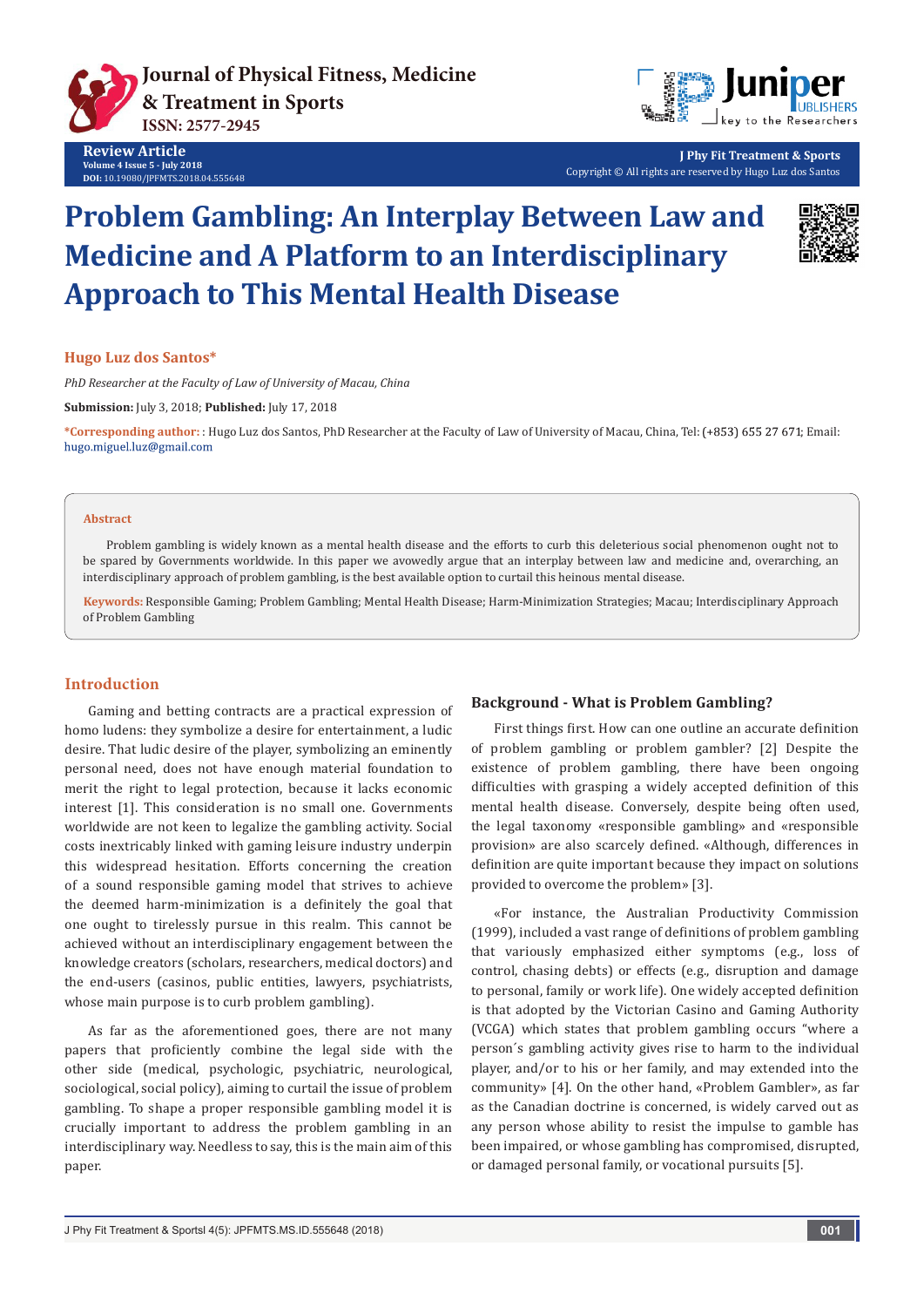While gambling may be portrayed by the vast majority of gamblers as a dazzling form of entertainment and an enjoyable leisure pursuit, its very nature means that there are staggering risks involved in this activity [6]. «Problem gambling (PG) behaviours (as a reminder, problem gambling is a mental disease) occur when an individual gamble in a manner that exceeds their means, for money than they can afford and spending excessive time gambling, both which can cause deleterious effects on the lives of the gambler. Such effects may include neglecting family, health, hygiene, and even employment, as well financial obligations, which highlights PG as not only an issue at the individual level, but also for wider society. Indeed, for every PG there is potential for a multitude of individuals to be negatively impacted» [7].

# **Background - Problem Gambling, an Overall Shift of Perspective in Relation to Research and Theory?**

«Over the last 15 years or so, the field of responsible gambling (RG) has developed from a basic interest in minimising gambling problems, to a fast-growing field of research, theory, and practice covering all aspects of the gambling experience. Even in the recent past, RG was typically the remit of perhaps one or two individuals in an organisation, maybe just a minor part of the primary role. However, over the last few years and in many gaming companies, RG has become a concept embraced at all levels from the CEO down to the point-of-sale retailer, and all those in between. Whilst some of this focus has been driven through regulatory policy and an increased awareness of problem gambling across many jurisdictions, much of the interest stems from a realisation that problem-free players make for a better business. That is, long term customers are going to be those who continue to play, without problems, primarily for reasons of leisure. In short, proactive gaming companies have developed socially responsible business models, that are based on increasing the number of moderate-spending, long-term repeat customers and, that strive to avoid custom from players with gambling problems» [8].

The burgeoning growth of Responsible Gaming practice has been accompanied by an overall shift of perspective in relation to research and theory. «Previously, RG was largely influenced by a view of gambling problems that primarily adopted a medical and/or disease model, with little control or power attributed to those that were most negatively affected. However, increasing support for individual autonomy has become the main issue. This position was outlined in detail by the «Reno Model» [9] which argues that responsible gambling should be based upon two fundamental principles: « (1) decisions to gamble reside with individual and represent a choice, and (2) in order to make good decisions, individuals need to be well informed. This shift in perspective also reflects wider social and cultural changes that have seen more of an emphasis on the importance of consumers making informed purchase choices across a variety of products and services. On the other hand, technological developments have become a driving force, for both the design of games and

gambling environments, as well as for tools and services that can assist players to play responsibly» [10].

However, whilst there has been a significant development in research and technological breakthroughs in the Responsible Gaming realm, the translation of valid research into wide-spread practice has sometimes been slower to take effect than initially expected [11].

This portrays a huge gap between the above-mentioned knowledge creators and end-users. This gap surely needs to be bridged. But how?

By engaging in an interdisciplinary path that ought to connect both sides of the gambling industry (medical doctors, gambling leisure industry, lawyers) that would significantly boost the benefits of the global innovation in gaming leisure industry. There is no other way. This particular issue will be addressed later and its concretes features will be also thoroughly carved out.

# **Background - Problem Gambling as a Repository of Interdisciplinary Contributes: The Cardinal Importance of Empirical Evidence in the Context of Electronic Gambling Machines (EGMs)**

Electronic Gambling Machines (EGMs) represent a sweeping part of the gambling leisure industry. It is widely accepted that EGMs are the core of gambling leisure industry, except in the casinos of Macau, where the table games, namely the Baccarat, heavily outweigh EGMs. That´s the reason why Knowledge Creators focus have been driven towards the empirical evidence for the differential impact of gambling outcome on behaviour in electronic gambling [12]. The research undertaken in this specific field has achieved a major breakthrough: EGM´s are the realm of addictive patterns of gambling behaviour as they enhance the illusion of control of the players about the outcome of the game. Furthermore, EGM´s are markedly the domain of the loss-chasing behaviour, the core characteristic of Problem Gambling, which can be thoroughly explained because:

«§ Approximately 13 % of EGM gamblers meet diagnostic criteria for problem gambling (PG) which is one of the highest rates of among all other forms of gambling. EGMs are interactive, computerised gambling platforms found in many licensed betting offices, casinos, and other leisure facilities.

§ They adopt variable ratio schedules of reinforcement that subject a player to addictive patterns of gambling behaviour. EGMs have been shown to instil and maintain irrational and superstitious beliefs, as well as distort concepts of randomness and probability that can contribute to illusions of control. Such features may act in maintain or indeed contribute to the onset of PG behaviours. § In addition, EGMs offer high maximum stake and prize sizes, where an individual can bet up to £ 100 on a gambling event and win jackpots equalling £ 500 and the fact that accessibility of EGMs are abundant on the high-street, means even inexperienced and leisure gamblers are at risk of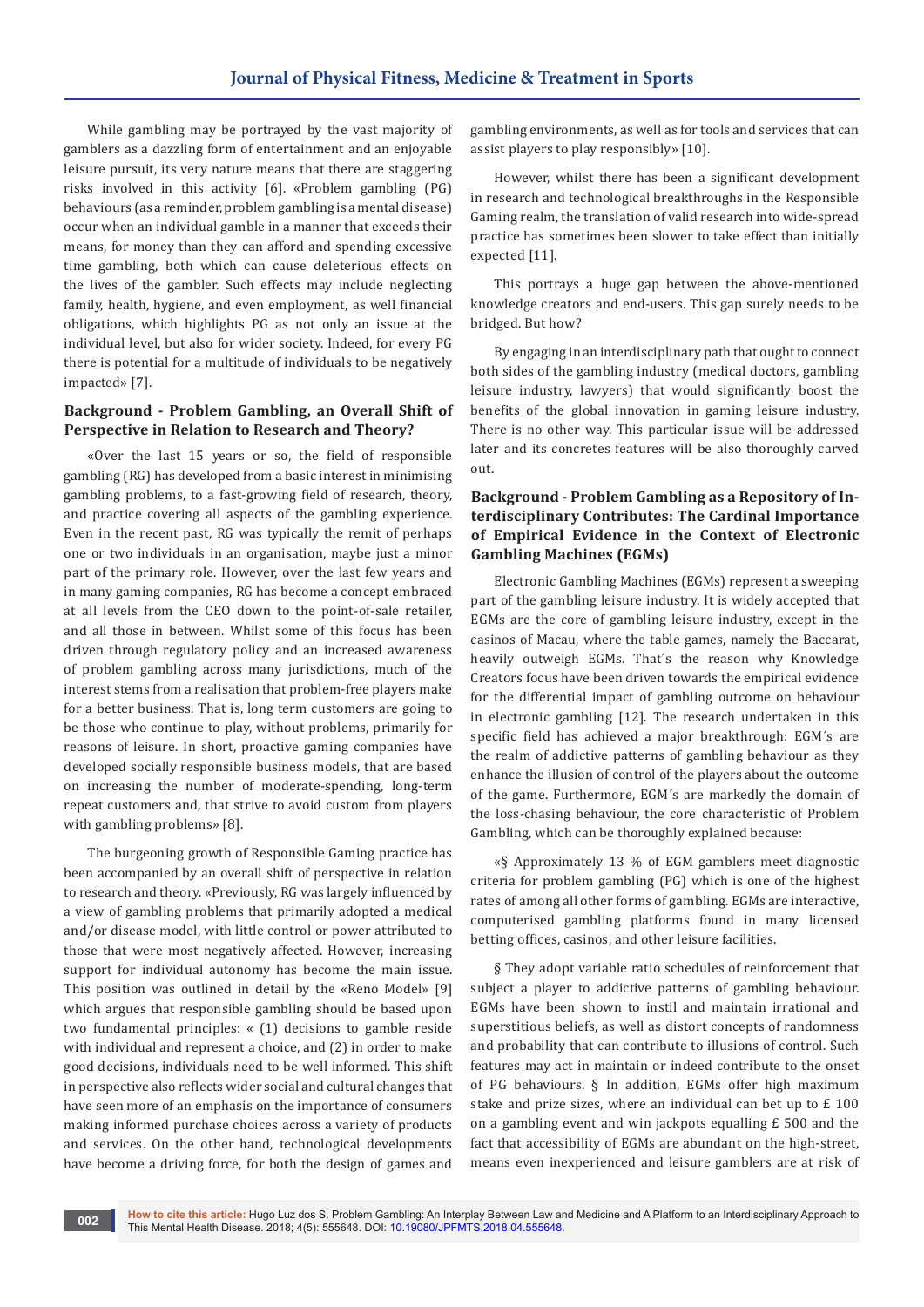increased rate and volume of loss, irrespective of whether they would be classed as PG or not. A rapid speed of play provided by EGMs offer fewer opportunities between bets to break trancelike dissociative states gamblers experience, as well as less time to consider one's decisions in an informed and controlled manner.

§ The rapid event cycle in EGM play also allows for a high rate and volume of loss, which is allowed to further exacerbate if ones engage in loss-chasing behaviour – as stated above, a core characteristic of PG. Loss chasing may not however, be limited to PGs, and there is potential for the fast-paced characteristic of EGM play to negatively impact on» [13]. In this regard, a recent research (conducted by renowned scientists) has investigated how these EGM characteristics interact with winning and losing outcomes and the resulting gambling behaviour, «as there is wide body of evidence outside of gambling research that suggests gains and losses have an asymmetrical impact on affect and arousal, as well as cognitive capacity and decision makingessential components to controlled and rational gambling decisions [14].

Conversely, losses squarely compared to the bulk of wins, have a larger effect on physiological arousal. Hochman and Yechiam (2011) reported significantly larger pupil diameter and increased heart beat in response to losses compared to equivalent sized wins» [15]. On another hand, if losses lead to a greater increase in psychological arousal, this may result in the gambler´s optimal level of arousal being surpassed, which may be detrimental to rational decision making (crucially important when it comes to cease immediately the gambling endeavours) and lead to a loss of control during gambling, «where the fastpaced and high stakes features of EGM play may exacerbate the harm caused by a loss of control» [16].

Having this body of evidence very firmly in mind, it is very important to implement strategies that enable the gambler to remain in control during the gambling session so that gamblingrelated decision are made in a rational manner. Moreover, that assortment of measures embodies the deemed harmminimisation strategies that the legal side of gaming leisure industry should not forsake.

# **Background - The Importance of Empirical Evidence in the Context of Electronic Gambling Machines (EGMs) and The Harm Minimisation Strategies: The Pop-Up Messages and The Personalised Feedback**

If wins and losses do indeed result in an asymmetrical impact on a gambler´s behaviour during EGM gambling, it is important to implement harm minimisation strategies in a timely manner before harmful behaviour augment or escalate. As a consequence, prior to the implementation of any harm minimisation strategies whatsoever there is a major paradigm shift yet to be undertaken: the problem gambling should be approached in a proactive manner rather than a purely reactive one. Meaning, knowledge creators (medical doctors and scientists) and end-users (gaming leisure industry, governments, lawyers) ought to synergetically

contribute to the creation of healthy gambling environments in a timely manner.

Alongside the technological developments, research into cognitive psychology of gambling has shown that irrational gambling-related cognitions and misunderstandings inextricably connected to randomness and probabilities represent some of the key ingredients contributing to the initiation and maintenance of problem gambling in general, and in electronic (or online) gambling specifically [17]. «More importantly, it has been shown that problematic gambling behaviour can be decreased in response to cognitive-behavioural therapy and other cognitive interventions. As a consequence, some organisations and gaming operators are beginning to offer players information about common gambling myths and erroneous beliefs. Furthermore, players can now access general advice on healthy and responsible gambling» [18].

«A small body of empirical research has shown that educational programs about erroneous beliefs can successfully help change the targeted cognitions. For instance, Wohl developed an animation-based educational video regarding the function of slot machines, their results demonstrated that the animation was effective in promoting responsible play as demonstrated by those viewing the video staying within their pre-set limits. The study also showed that animated educational information on slot machines can be an effective to increase user adherence to pre-set limits» [19].

Research conducted in this realm have also shown that the way the information is presented to problem gambler has a significant impact. Several studies have duly investigated the effects of interactive pop-up messages during gambling sessions either taken online or in a simple brick-and-mortar casino. Static (and colourless) messages do not appear to be as effective, whereas interactive pop-up messages and «attractive and coloured» (say animated) information can thoroughly quash both irrational beliefs and behavior [20]. Stewart and Wohl (2013) highlighted that gamblers who have received a monetary limit pop-up reminder were more prone to adhere to monetary limits than participants who did not [21].

Increasingly arising on the horizon of the gambling field is the personalised feedback, developed for responsible gambling purposes. In sum, personalised feedback is a behavioural tracking tool, for responsible gambling purposes. There are several programs that constitute a striking example of it, such as Playscan, mentor, Bet Buddy [22]. Eulogized scholars emphasized that gamblers receiving carefully tailored feedback about their online gambling behaviour are far more prone to swiftly alter their gambling behaviour (as gauged by the amount of time and money spent gambling online or in a brick-and-mortar casino) compared to those who do not receive a tailored feedback [23].

«A recent study investigated the behavioural change in 279 online gamblers that received personalized feedback after they had signed up to a voluntary service (i.e. mentor) at a European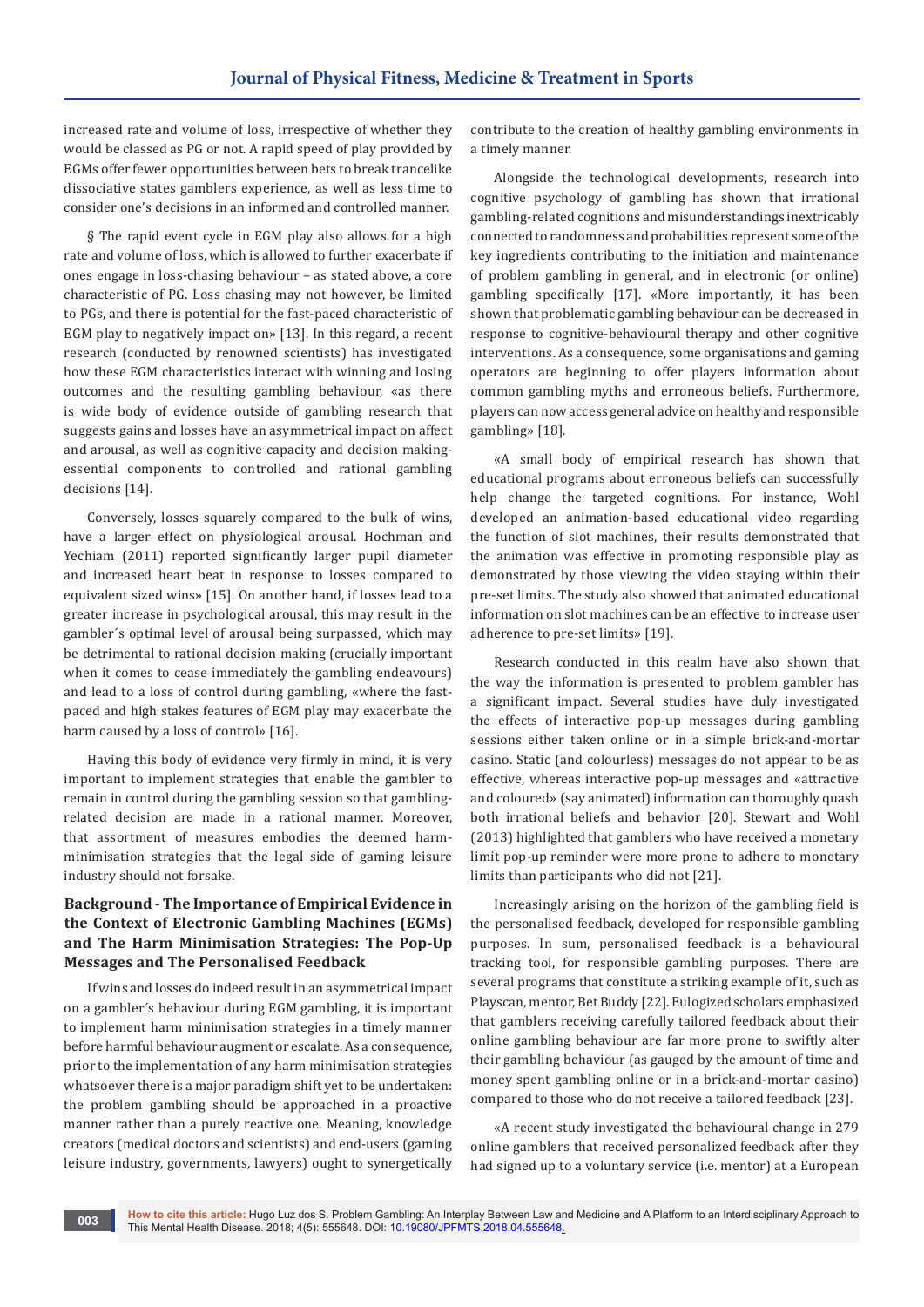online gaming website. Those signing up to use the personalized feedback system were compared with 65, 423 matched controls. The preliminary results of that study show that personalized behavioural feedback within a motivational framework appears to be an effective way of changing gambling behaviour in a positive way (i.e., players significantly reduced the amount of time and/or money they spent gambling after receiving personalized feedback). For instance, if a player significantly increases the amount of money they have deposited over a half year time period, they received the following message: "Over the last 6 months the amount of money deposited into your account has increased. Are you spending more money than you intended? You can check the account you have spent gambling on your account page and use our helpful tools to set a daily/ weekly/monthly limit» [24].

The aforementioned example conspicuously portrays that the messages are non-confrontational, attractive, colorful, personal, and motivational. Additionally, the often-emphasized interactive aspect was taken into account through the use of a pop-up window that has been carved out into the casino operator´s gambling site [25]. Overall, the personalization approaches outlined above strive to significantly alter a person´s behaviour via behavioural feedback. Such approaches are underpinned on both the «Stages of Change"» model (Prochaska & DiClemente, 1983) and «motivational interviewing». Specifically asserted the paramount importance of carefully tailored information. In their study they have summarized a vast array of motivational psychology literature to develop a motivational framework based on the Transtheoretical (i.e. States of Behaviour Change), «which states that individuals attempting to change their behaviour in some way go through a series of stages (i.e., pre-contemplation, contemplation, preparation, action, maintenance, and relapse)» [26]. For each stage, they highlighted the motivational goal (s), and recommendation (s) as to how technologies can motivate sustainable energy usage behaviours by people [27]. In sum, behavioural feedback systems enable an optimistic approach of responsible gambling, as they achieve the targeted goal of helping the players sensibly limit the amount of time and money spent gambling [28].

## **Discussion**

The implementation of a responsible gaming model does not override an interdisciplinary approach. Quite the opposite, the foundation of a proper and sound responsible gaming model cannot be successfully applied without an interdisciplinary approach. Conversely, in order to embrace such a challenge, a collaborative approach between the knowledge creators (e.g., researchers, medical doctors and academics who effortlessly study the social and medical phenomenon of problem gambling) and end-users [29] (e.g., policy makers, lawyers, gambling industry, regulators, gamblers) is now needed more than ever. A collaborative problem-solving between knowledge creators and end-users ought to be based not only in a science-based empirical approach, as emphasized by the Reno Model, but be

shaped through linkage and exchange of knowledge between both sides of gaming leisure industry.

As far as an interdisciplinary approach goes, mutual learning in the gaming industry requires the input of a wide range of stakeholders, as the aforesaid mutual learning has multiple stages such as planning, producing, and applying existing empirical research, and its concrete implementation in practice should not disregard the input of any the end-users or decision makers. An interdisciplinary approach of responsible gaming is a two-way street: researchers produce and gather empirical research and decision makers tend to apply existing or new research in decision-making. Researchers do not successfully transfer their empirical findings without the input of the decision makers; conversely, decision makers cannot benefit from an evidence-into-practice approach if they not successfully engage with the researchers.

An effective knowledge exchange involves, oftentimes (if not always) the interaction of both sides of the gambling industry aimed at accelerating the benefits of global innovation in this realm. Therefore, knowledge creators and decision makers, as they are planted itself squarely in the middle of the gambling industry, play a pivotal role both in the creation and implementation of harm minimizing strategies and, ultimately, in the construction of a functional problem gambling model.

Because of that they are the key players of the process of taking knowledge and converting it into practice; they are the protagonists of a strategic framework that intends to bridge the gap between theory and practice.

The guidelines for the implementation of an interdisciplinary approach of responsible gaming, can be summarized as follows:

a) The deemed Knowledge Exchange (KE) is a process of taking knowledge and converting it into practice;

b) KE is a form of interdisciplinary engagement between the knowledge creators and decision makers;

c) To ensure mutual learning, knowledge creators and decision makers should arrange regular meetings and issue joint statements about the major priorities of problem gambling;

d) Knowledge creators and end-users should provide guidelines and recommendations in implementing harm minimization strategies;

e) The creation of a task-force of specialists in psychology, psychiatry, sociology, law, that should jointly operate inside the casino facilities;

f) This task-force should be primarily responsible for the implementation of harm minimization strategies and complementarily should be also responsible for training the casino staff, as far as spotting, tracking down, identifying and handling the problem gamblers is concerned;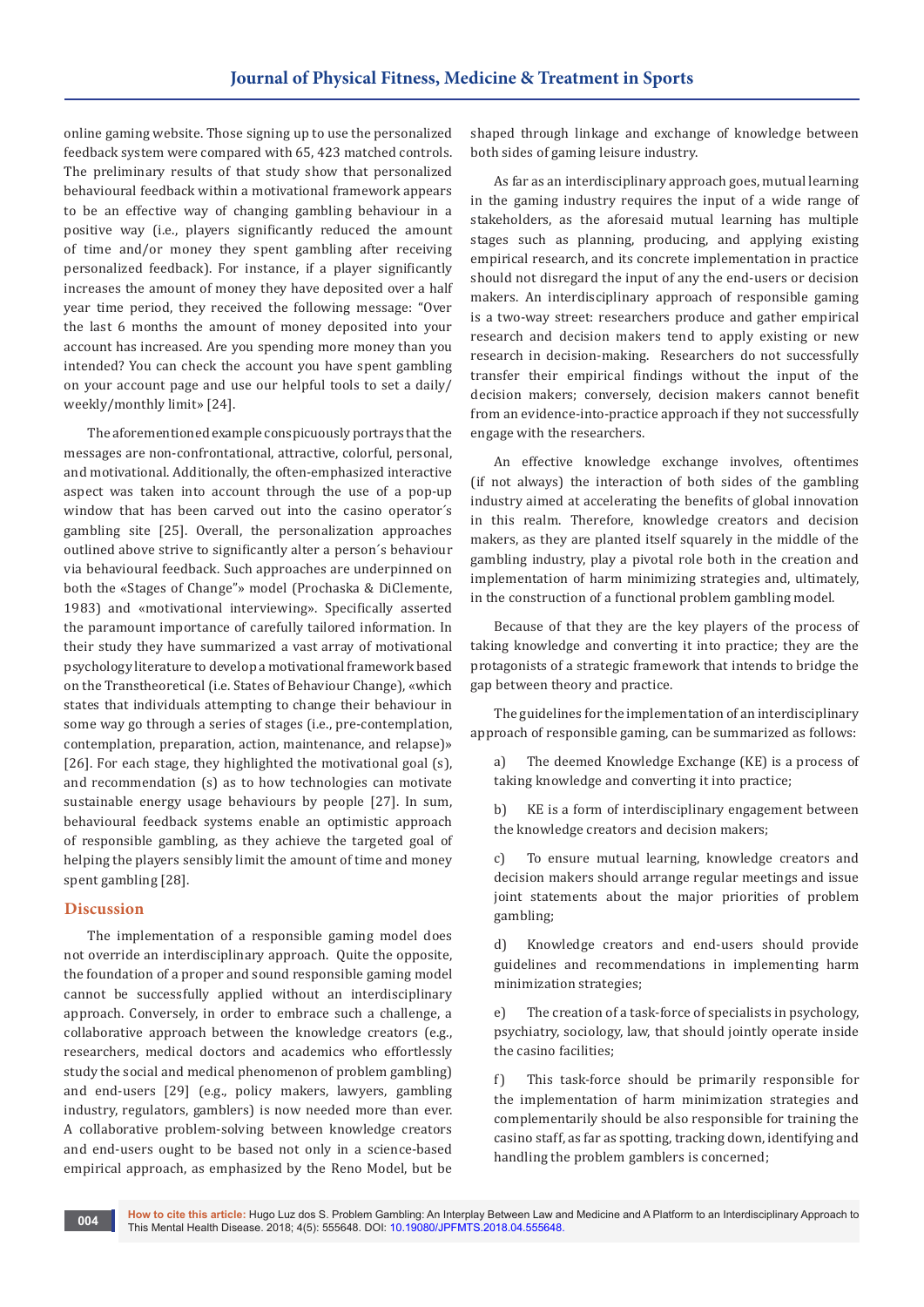g) The needs of the end-users should be timely identified by the knowledge creators;

h) To facilitate the aforementioned goal, an atmosphere of trust between the knowledge creators and the end-users is needed;

i) To facilitate that reciprocal approach, regular briefings should be held in order to discuss preliminary results of the implementation of harm-minimization strategies, such as the aforesaid, personalized feedback, loss-limits, win limits, pop-up messages;

j) The communication channel between the researchers and the end-users should always be open, as their relationship should be strengthened through linkage, exchange and joint production;

k) The public entities, or governments, should play a pivotal role as well in establishing priorities, preferences, and goals related with the problem gambling;

l) Moreover, governments should create joint structures that, symbiotically, address the issue of problem gambling;

m) Those joint government structures should have an interdependent relationship, and they should hold meetings and briefings in a regular basis with the casino operators and their interdisciplinary teams;

n) In a regular basis, that joint structures should issue joint guidelines, and should issue joint statements in which they set up harm-minimization strategies to curb problem gambling;

o) Governments who depends heavily on the gaming revenue, for instance Macau, should take the problem gaming seriously;

p) As a consequence, a responsible gaming model should be embraced by the government of Macau, and its focus should be geared not only towards the problem gamblers but, likewise, the positive players, those who just play for fun – in the long run, those are the ones that will keep going to the casinos and not the problem gamblers;

q) Therefore, positive play should be, more than ever, an axiom that the government of Macau should take into account.

r) Focus groups constituted by decision makers from the casino industry and the problem gamblers should take place in a regular basis, in order to assess and appraise ongoing harm-minimization strategies.

s) Problem gamblers input should be taken into account; as far as setting up feasible responsible gaming features, their insight is invaluable.

t) Problem gamblers family should also participate in the process of creation of harm-minimization strategies -

they are the core of the personal structure of the problem gambler, and they are the ones who can provide the muchneeded guidance and support throughout the whole process of dealing with the problem gambling.

# **Conclusion**

Problem Gambling is now so ingrained in the culture of gaming industry as a whole that it will not cease to be a part of service industries anytime in the foreseeable future. For this very reason, an interdisciplinary approach to problem gambling poses a considerable challenge to the casino industry as a whole. For the sake of long-term sustainability of gaming industry as a whole, such a challenge should be timely embraced.

#### **References**

- 1. [Hugo Luz Dos Santos \(2015\) Contracts for Gaming and Betting in](https://www.liebertpub.com/doi/abs/10.1089/glre.2015.1986)  [the Casinos in the Special Administrative Region of Macau and the](https://www.liebertpub.com/doi/abs/10.1089/glre.2015.1986)  [Credit for Gaming: The Issue for "Walking". Gaming Law Review and](https://www.liebertpub.com/doi/abs/10.1089/glre.2015.1986)  [Economics 19\(8\): 582.](https://www.liebertpub.com/doi/abs/10.1089/glre.2015.1986)
- 2. Hugo Luz Dos Santos (2016) Gaming Legal Framework in Macau, Sar: An overview, pp. 18.
- 3. Helen Breen, Jeremy Buultjens, Nerilee Hing (2005) The Responsible Gaming Code in Queensland, Australia: Implementation and Venue Assessment. UNLV Gaming Research & Review Journal 9(1): 44.
- 4. Breen, Buultjens, Hing, p. 44.
- 5. [William V Sasso, Jasminka Kalajdzic \(2006\) Do Ontario and Its Gaming](https://papers.ssrn.com/sol3/papers.cfm?abstract_id=1782075)  [Venues Owe a Duty of Care to Problem Gamblers? In Gaming Law](https://papers.ssrn.com/sol3/papers.cfm?abstract_id=1782075)  [Review and Economics \(GLR&E\) 10\(6\): 552.](https://papers.ssrn.com/sol3/papers.cfm?abstract_id=1782075)
- 6. Breen, Buultjens, Hing, p. 44.
- 7. [Andrew Harris, Adrian Parke \(2015\) Empirical evidence for the](http://eprints.lincoln.ac.uk/17024/)  [differential impact of gambling outcome on behavior in electronic](http://eprints.lincoln.ac.uk/17024/)  [gambling: Implications for harm-minimization strategies. Responsible](http://eprints.lincoln.ac.uk/17024/)  [Gaming Review 1\(2\): 10.](http://eprints.lincoln.ac.uk/17024/)
- 8. Richard Wood, Mark D Griffiths (2014) Putting responsible gambling, theory and research into pratice: Introducing the Responsible Gambling Review. Responsible Gambling Review 1: 1-5.
- 9. [A Blaszczynski, R Ladocoeur, Hj Shaffer \(2004\) A science-based](https://www.ncbi.nlm.nih.gov/pubmed/15353926)  [framework for responsible gambling: The Reno model. Journal of](https://www.ncbi.nlm.nih.gov/pubmed/15353926)  [Gambling Studies 20\(3\): 301-317.](https://www.ncbi.nlm.nih.gov/pubmed/15353926)
- 10. Richard Wood, Mark D Griffiths, p. 2.
- 11. Richard Wood, Mark D Griffiths (2014) Putting responsible gambling, theory and research into pratice: Introducing the Responsible Gambling Review. Responsible Gambling Review 1: 1-5.
- 12. [Hugo Luz Dos Santos \(2016\) Responsible Gaming in Indian Country.](https://www.imgl.org/sites/default/files/media/publications/responsiblegaminginindiancountry_hugoluzdossantos_agl_autumn2016.pdf)  [American Gaming Lawyer International Masters of Gaming Law, p. 1.](https://www.imgl.org/sites/default/files/media/publications/responsiblegaminginindiancountry_hugoluzdossantos_agl_autumn2016.pdf)
- 13. [Andrew Harris, Adrian Parke \(2015\) Empirical evidence for the](http://eprints.lincoln.ac.uk/17024/)  [differential impact of gambling outcome on behavior in electronic](http://eprints.lincoln.ac.uk/17024/)  [gambling: Implications for harm-minimization strategies. Responsible](http://eprints.lincoln.ac.uk/17024/)  [Gaming Review 1\(2\): 10.](http://eprints.lincoln.ac.uk/17024/)
- 14. Andrew Harris, Adrian Parke, p. 10-11.
- 15. Andrew Harris, Adrian Parke, p. 12.
- 16. Andrew Harris, Adrian Parke, p. 12.
- 17. [Michael Auer, Mark D Griffths \(2014\) Personalised feedback in the](https://www.researchgate.net/publication/307593939_Personalised_feedback_in_the_promotion_of_responsible_gambling_A_brief_overview)  [promotion of responsible gambling: A brief overview. Responsible](https://www.researchgate.net/publication/307593939_Personalised_feedback_in_the_promotion_of_responsible_gambling_A_brief_overview)  [Gaming Review 1\(1\): 28.](https://www.researchgate.net/publication/307593939_Personalised_feedback_in_the_promotion_of_responsible_gambling_A_brief_overview)
- 18. Michael Auer, Mark D Griffths p. 28.